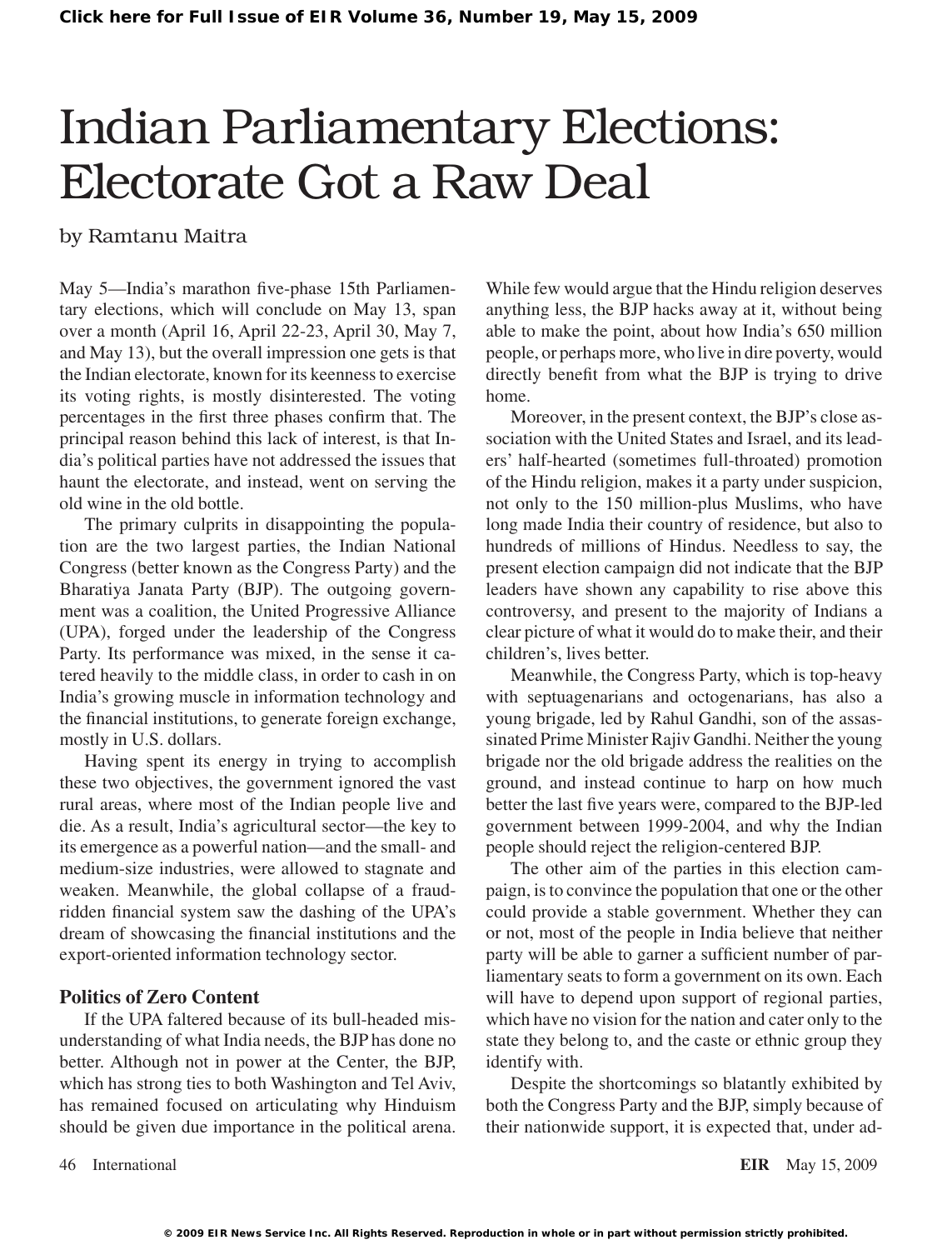

*India's two major parties have failed to address the most important issue in the current election campaign: the urgent need for economic development, to solve the appalling*  lack of electric power, health care, and education, for hundreds of millions of *impoverished Indian households. Shown: a polling station in Chhattisgarth, April 16.*

equate leadership, which may emerge in the coming years, both these parties can be rejuvenated. The same, however, cannot be said of the regional parties. They will eventually die, or may emerge in a slightly different form. But, long before their death, they could turn downright dangerous, pandering to global criminal elements to sustain their political aspirations.

In the present context in South Asia, this is a threat to India and the Indians. Instability rules supreme all around India. Ethnic violence, conflicts brought on by religious zealots waving political banners, aided by opium money and opium money-backed gun runners, have made Pakistan, Sri Lanka, and Bangladesh—all neighbors of India—highly unstable.

#### **What the Majority of Indians Want**

No matter how callous or irresponsible the present set of Indian politicians is, India must emerge as a power that plays a role in worldwide development. However, in order to get there, India will first have to set its own house in order. That means adopting policies which are not going to benefit 20 or 25% of its population, but which would enable every Indian to contribute to building up the nation.

It is time that the new generation of Indian political leaders understood how India survived the ordeal it faced in the aftermath of 1947 when the country was born, following 200 years of British looting in the name of free trade; and the Empire's parting shot—the partition of India—dividing the country on the basis of religion. Those who took power at the time in New Delhi, made clear their intent that India should become a technologically first-rate nation, and that the massive population not fall victim to outside manipulation due to the shortage of the basic essential food.

Since then, Indian leaders have added a few other important elements to safeguard the nation. However, the spirit to build the nation ebbed steadily, and evaporated altogether, beginning in the 1990s, with the beginning of globalization and privatization.

What the majority of Indians

want, is a better and more productive life for their children and grandchildren. But they cannot convert this "dream" into reality, unless the powers-that-be realize that the order of the day is to develop India's physical economy to provide the majority of the people the power to improve their lot. It means a total commitment to enhance India's power generation, making drinking water available to all, railroads and waterways to move large quantities of bulk items, and education and health care to one and all. These are the goals to make India the nation it deserves to be. It cannot be done in a year, or even a decade, but it must start now. Or else, all the politicians who are vying for power in the coming years will be unceremoniously dumped in the garbage can of history.

## **Develop, or Perish**

To make the case, it is enough to cite the Indian leadership'sfailure to provide electrical power to all the people, as can be seen abundantly in the lack of drinking water, quality education, railroads, etc.

India, which has mastered and developed the capability to produce indigenously all available power technologies, still keeps almost 400 million people without electricity. This shameful fact cannot be hidden; India's most widely read business magazine,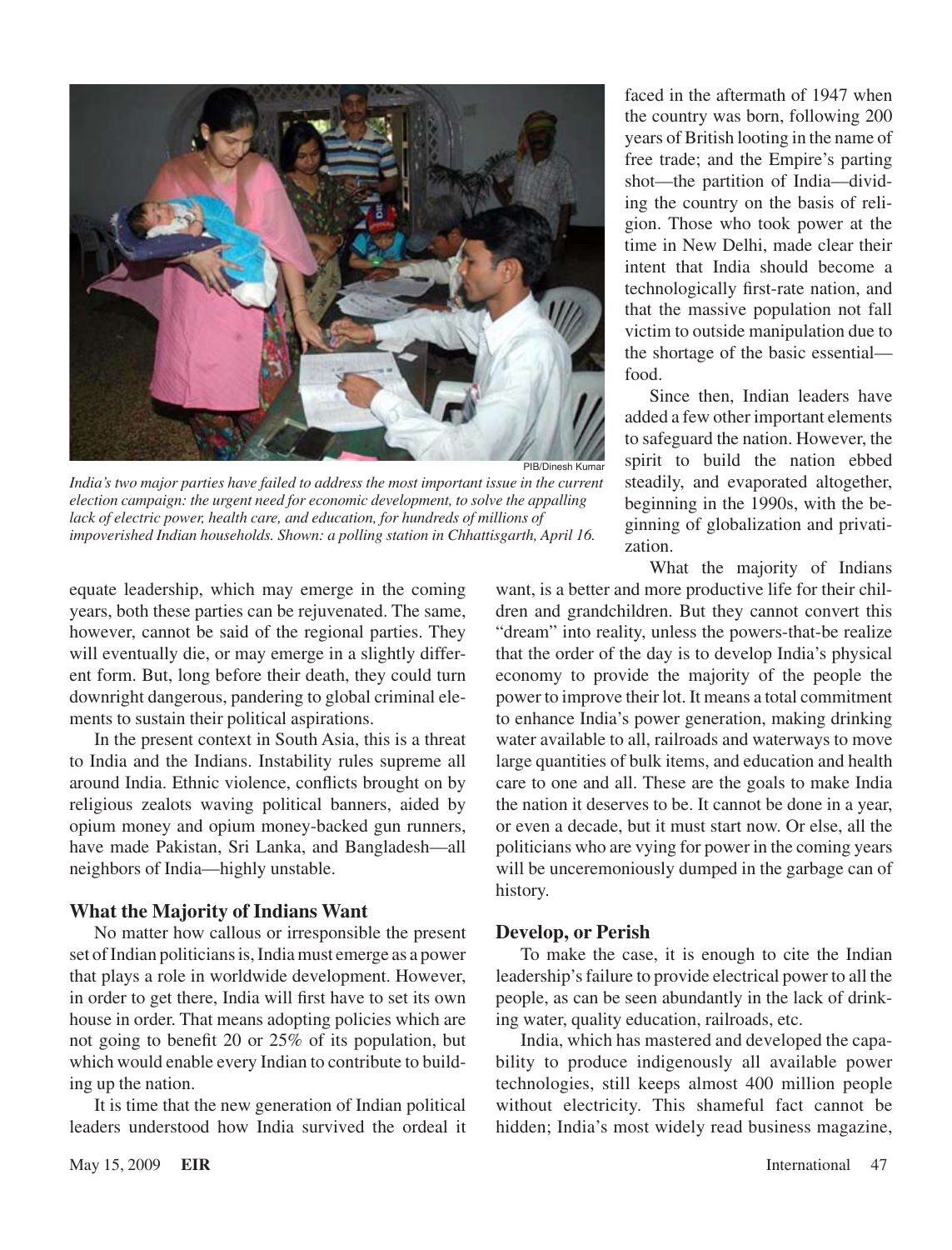

*Nearly 400 million Indians are without electricity, and power shortages are increasing for millions more. Nuclear energy for electric power and desalination must be rapidly expanded. Here, the Tarapur Atomic Power Project 3 & 4.*

www.dae.gov.in

*Business India*, reported on July 29, 2008, that over 78 million Indian households, or roughly 390 million people, lack access to electricity. On Aug. 13, 2008, the news daily *The Hindu* carried an article by S.K.N. Nair, a former member of the Central Electricity Authority and a former consultant to the National Council of Applied Economic Research (NCAER), New Delhi, pointing out that "power shortages are worsening, hardly an encouraging sign for a country aiming to take electricity within reach of over 80 million more households (40 per cent of total) within the next four years. The all-India energy and 'peak power' shortages increased by a percentage point each in April-May this year compared to the corresponding period in 2007."

To sum it up: To remove its poverty, India has to divert its developmental strength in power generation and distribution, and the development of sources of potable water, by building nuclear-powered desalination plants all along the coasts. It needs the development of a large network of telecommunication systems; it needs to build faster railroads, and to open up channels in major rivers to be used for barge traffic; and it needs to build roads to connect the myriad villages that dot the countryside. In some of these areas, particularly with the railroads and telecommunication system, this would simply entail broadening the networks and enabling them to operate at a faster speed.

Once the basic infrastructure begins to make a dent

in the rural areas, and quality education and health-care facilities are in place, the entrepreneurs will move in to set up large-scale industrial and agro-industrial facilities. Simultaneous broadening of India's most productive employment base, the small and medium-scale sector, must be rejuvenated through technological upgrades. As demand increases, larger and more capitalintensive industrial facilities, such as steel, cement, petrochemical, engineering, auto, locomotive, and so on, would start attracting investments.

In other words, instead of catering to the world's consumer demand—which, in any case, is now collapsing—by using India's skilled manpower, such a policy would develop India's domestic agro-industrial sectors, while meeting the basic needs of the people and empowering them by creating meaningful employment.

## **Regional Fiefdoms**

According to all available poll analyses, the outcome of the elections will be fractious. The Congress Party and BJPwill emerge asthe two largest parties; but analysts say that neither party will be able to garner more than 180-200 seats—leaving both at least 70 seats short of securing an absolute majority in the 543 member Parliament. In the worst-case scenario, neither party will be able to win more than 150 seats—leaving an extremely wide gap to be filled to form the government.